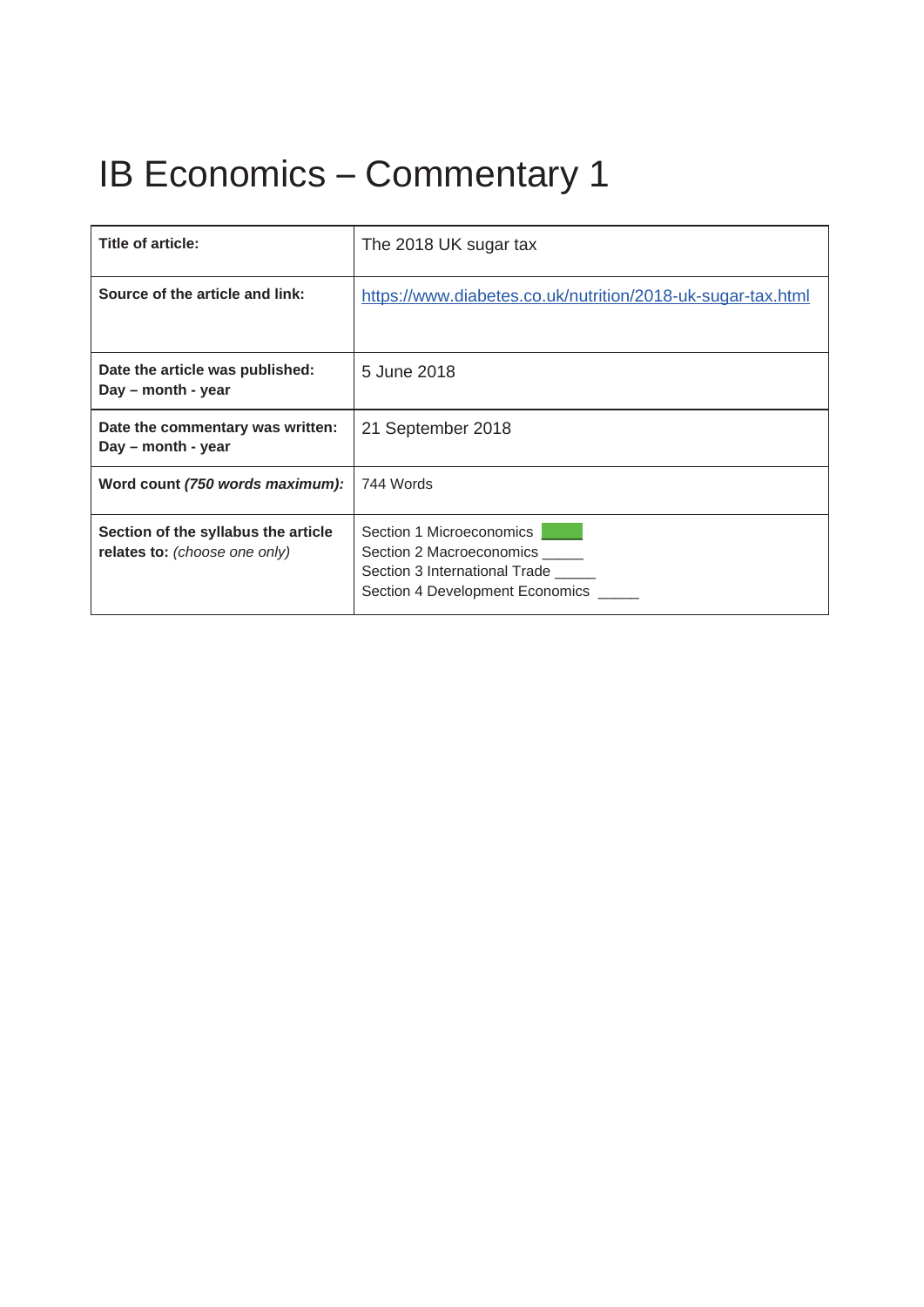## **SOURCE: Diabetes.co.uk**

## **5 June 2018**

#### **The 2018 UK sugar tax**

The sugar tax will be levied at total sugar content over 5g per 100ml

In March 2016 the government announced that a tax on sugary soft drinks would be introduced in the UK from 2018. Long-time campaigners rejoiced at the news as former chancellor George Osborne declared the government was committed to tackling rising rates of obesity and type 2 diabetes.

The levy will tax the soft drinks industry for total sugar content over 5g per 100ml and apply to drinks such as Coke, Red Bull and Irn Bru. It is estimated to raise around £520 million a year, which will be spent on increasing funding sport in primary schools.

But the road to the 2018 UK sugar tax was not easy. Doctors, campaigners and scientists had remained frustrated for years that their calls for a sugar tax were ignored by the government, and before Mr Osborne's announcement in March 2016 it appeared that their pleas were going unheard.

#### **Doctors and scientists unite**

In July 2015 the British Medical Association (BMA) urged the government to introduce a 20 per cent tax on sugar, saying it would combat escalating rates of obesity and type 2 diabetes. The report was well received by sugar tax campaigners such as Action on Sugar and celebrity chef Jamie Oliver.

Just two weeks later a University of Cambridge study highlighted why a sugar tax could be so beneficial. Their researchers discovered that 8,000 cases of type 2 diabetes a year were linked to sugary drinks consumption.

We then investigated how a proposed sugar tax would work in the UK and whether, politically, it would be justifiable in implementing.

At this point, Mexico was having great success with its sugar tax: sales of sugary soft drinks had been reduced by six per cent in its first year. [239] But in late-2015 it didn't seem that the UK government had any intention of introducing anything similar.

David Cameron responded to a Public Health England (PHE) report calling for measures to tackle obesity by saying there were "more effective ways of tackling obesity" than a sugar tax.

But the concept kept generating more support, with more and more global organisations getting involved. In November 2015 the International Diabetes Federation (IDF) added their backing for world leaders to use sugar taxes in fighting obesity and type 2 diabetes.

The turn of 2016 further put pressure on the government. Queen Mary University scientists in London concluded that reducing sugar in soft drinks by 40 per cent over five years could prevent 300,000 cases of type 2 diabetes and 1.5m cases of obesity in the UK.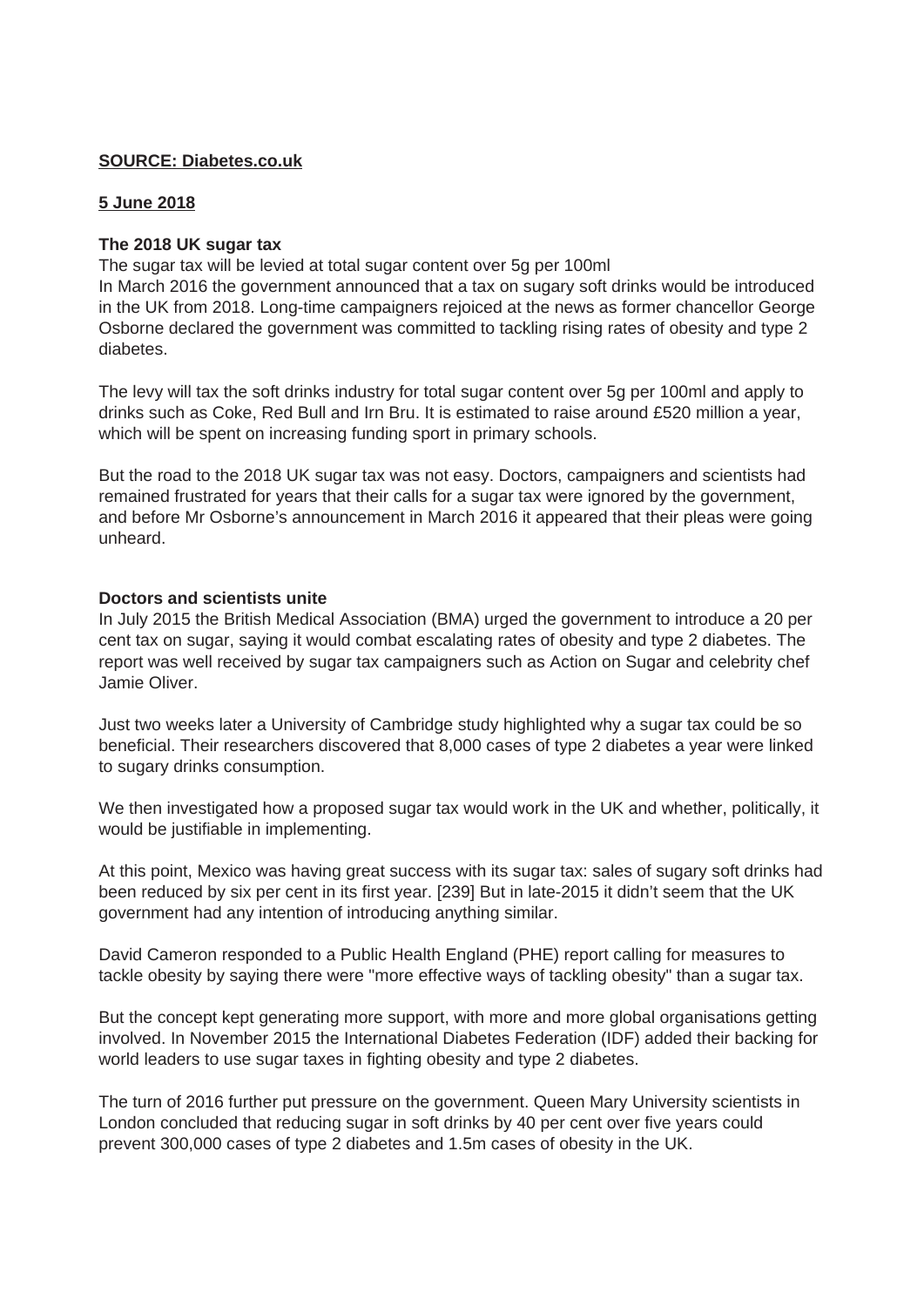While the studies came thick and fast, the government backtracked, delaying its childhood obesity strategy and tentatively suggested that a sugar tax was unlikely to be included.

The delay was described by "unacceptable" by campaigners as the government rescheduled its long-awaited strategy for the summer of 2016.

#### **The sugar tax is announced**

It came as a surprise to many when Mr Osborne included a planned sugar tax as part of the 2016 Budget in March.

Speaking at the House of Commons, Mr Osborne said: "I am not prepared to look back at my time here in this Parliament, doing this job and say to my children's generation 'I'm sorry. We knew there was a problem with sugary drinks. We knew it caused disease. But we ducked the difficult decisions and we did nothing'."

It was revealed that manufacturers of soft drinks will be taxed on the volume they produce or import. Drinks will fall into two bands: one for total sugar content over 5g per 100ml, and a second band for drinks with more than 8g per 100ml.

The tax will not directly affect consumers, but some people with diabetes were left wondering if it meant hypo treatments such as Lucozade would become more expensive. We looked at the maths behind the tax and sought to assuage the diabetes community regarding the levy's cost implications.